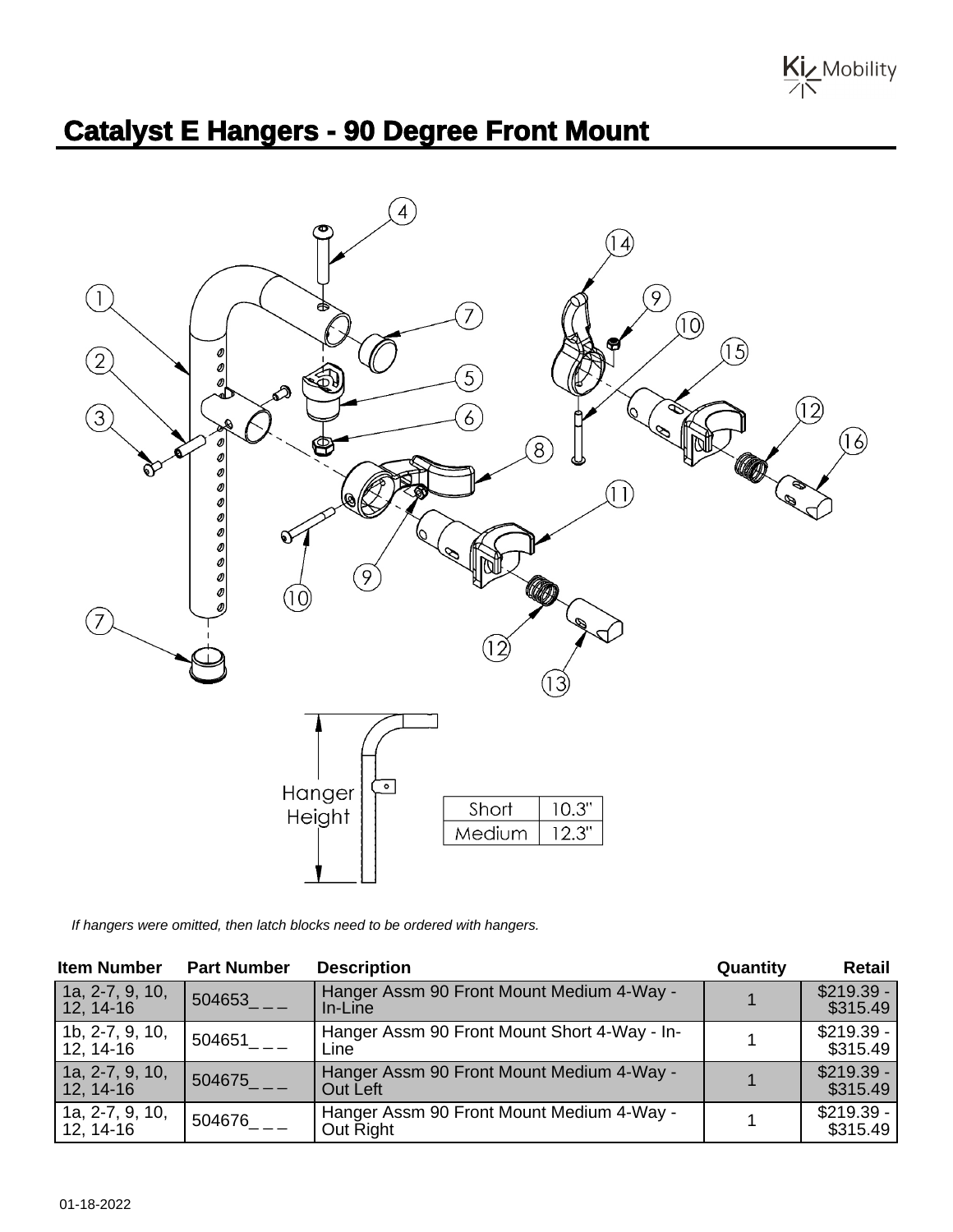| <b>Item Number</b>               | <b>Part Number</b>      | <b>Description</b>                                            | Quantity       | <b>Retail</b>           |
|----------------------------------|-------------------------|---------------------------------------------------------------|----------------|-------------------------|
| 1b, 2-7, 9, 10,<br>12, 14-16     | $504673$ <sub>---</sub> | Hanger Assm 90 Front Mount Short 4-Way - Out<br>Left          | 1              | $$219.39 -$<br>\$315.49 |
| 1b, 2-7, 9, 10,<br>12, 14-16     | $504674$ <sub>--</sub>  | Hanger Assm 90 Front Mount Short 4-Way - Out<br>Right         | $\mathbf{1}$   | $$219.39 -$<br>\$315.49 |
| 1a, 7                            | 163                     | Hanger Tube Assm 90 Front Mount Medium _ _ _                  | 1              | $$86.76 -$<br>\$129.59  |
| 1b, 7                            | $501361$ <sub>--</sub>  | Hanger Tube Assm 90 Front Mount Short ___                     | 1              | $$82.67 -$<br>\$135.46  |
| 9, 10, 12, 14-<br>16             | 003225                  | Assembled 4-Way In Line Hanger Release                        | $\mathbf 1$    | \$38.61                 |
| $\overline{9, 10, 12, 14}$<br>16 | 003225INST              | Assembled 4-Way In Line Hanger Release with<br>Instruction    | 1              | \$38.61                 |
| 9, 10, 12, 14-<br>16             | 003643                  | Assembled 4-Way Out Hanger Release, Left                      | $\mathbf 1$    | \$38.61                 |
| 9, 10, 12, 14-<br>16             | 003643INST              | Assembled 4-Way Out Hanger Release, Left with<br>Instruction  | 1              | \$38.61                 |
| 9, 10, 12, 14-<br>16             | 003642                  | Assembled 4-Way Out Hanger Release, Right                     | 1              | \$38.61                 |
| 9, 10, 12, 14-<br>16             | 003642INST              | Assembled 4-Way Out Hanger Release, Right<br>with Instruction | 1              | \$38.61                 |
| $\overline{2}$                   | 000073                  | M5 x 24 Threaded Barrel                                       | $\mathbf 1$    | \$3.97                  |
| 3                                | 100669                  | M5 x 10 BTN SHCS BLKZC w/Patch                                | $\overline{2}$ | \$1.66                  |
| $\overline{4}$                   | 100673                  | M8 x 45 BTN SHCS BLKZC                                        | 1              | \$1.66                  |
| 5                                | 000032                  | Footrest Hanger Pivot Saddle                                  | 1              | \$5.51                  |
| 6                                | 100659                  | M8 Nylock Nut Blk Zn                                          | 1              | \$1.10                  |
| $\overline{7}$                   | 100804                  | Tube End Plug 1"                                              | $\overline{2}$ | \$1.66                  |
| 8                                | 001158                  | <b>Lever Swing Away Short</b>                                 | $\mathbf{1}$   | \$7.68                  |
| $9\,$                            | 100657                  | M5 Nylock Nut Blk Zn                                          | $\mathbf 1$    | \$0.56                  |
| 10                               | 001374                  | M5 x 40 BHCS P/THD BLKZC                                      | 1              | \$2.25                  |
| 11                               | 000031                  | Hanger Bracket                                                | 1              | \$23.73                 |
| 12                               | 000119                  | <b>Hanger Spring</b>                                          | 1              | \$3.20                  |
| 14                               | 003228                  | Hanger Latch, 4-Way, Lever                                    | 1              | \$3.31                  |
| 14                               | 003228INST              | Hanger Latch, 4-Way, Lever with Instruction                   | $\mathbf 1$    | \$3.31                  |
| 15                               | 003226                  | Hanger Latch, 4-Way, Bracket                                  | $\mathbf{1}$   | \$5.51                  |
| 15                               | 003226INST              | Hanger Latch, 4-Way, Bracket with Instruction                 | $\mathbf 1$    | \$5.51                  |
| 16                               | 003227                  | Hanger Latch, 4-Way, Pin                                      | 1              | \$20.96                 |
| 16                               | 003227INST              | Hanger Latch, 4-Way, Pin with Instruction                     | $\mathbf 1$    | \$20.96                 |